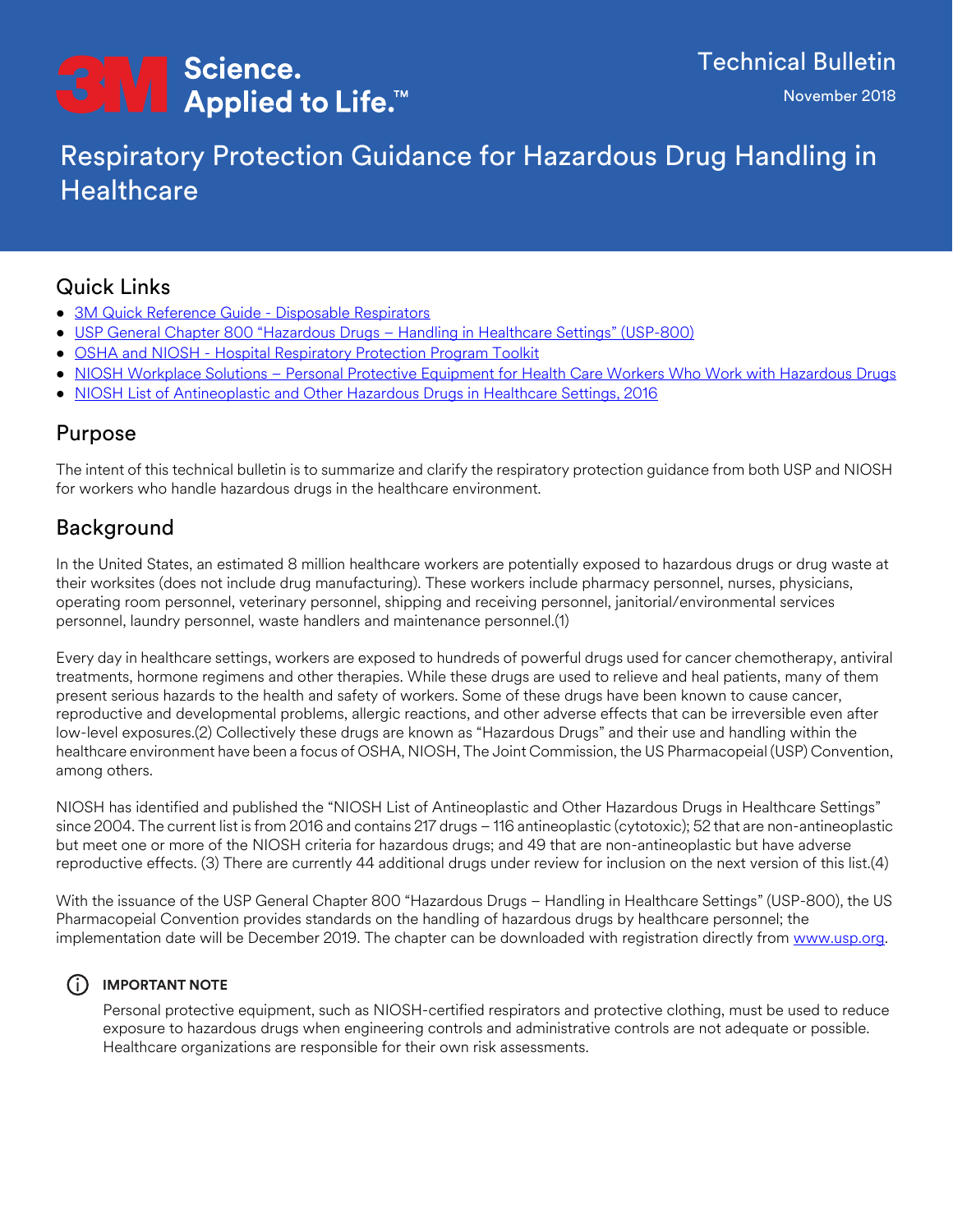## Respiratory Protective Equipment Program Basic Elements

- Select specific respirators and protective clothing based on an assessment of your workplace, the hazardous drugs being used and the potential for exposure to these drugs.
- The employer is responsible for reviewing all drug safety information and ensuring that employees are aware of the hazards and trained on the procedures being implemented to reduce exposures.
- Surgical masks DO NOT provide respiratory protection from hazardous drug exposures.
- Understand the proper use and limitations of any selected respirator to ensure that it functions properly, works with other PPE, while still allowing the employee to perform their necessary tasks.
- Use care in donning and removing all items to prevent contamination or damage to PPE. All procedures should meet your organization's protocol and follow manufacturer guidance.
- Ensure that all PPE fits correctly multiple styles, or models will likely be needed to meet your population's needs.
- Fit test tight fitting respirators, including surgical N95 respirators.
- Follow all requirements in the Occupational Safety and Health Administration (OSHA) Respiratory Protection Standard (29 CFR 1910.134) and any local requirements. OSHA and NIOSH - *Hospital Respiratory Protection Program Toolkit* can be a valuable resource for Respirator Program Administrators – DHHS (NIOSH) Publication Number 2015-117 <https://www.cdc.gov/niosh/docs/2015-117/default.html>

#### 3M Healthcare N95 Respirator and Surgical Masks

| Product                | 3M™ Health<br><b>Care Particulate</b><br>Respirator and<br><b>Surgical Mask</b><br>1860 | 3M™ Health<br><b>Care Particulate</b><br>Respirator and<br><b>Surgical Mask</b><br>1860S (small) | 3M™ Aura™<br><b>Health Care</b><br>Particulate<br><b>Respirator and</b><br><b>Surgical Mask</b><br>$1870+$ | 3M™ VFlex™<br><b>Health Care</b><br>Particulate<br>Respirator and<br><b>Surgical Mask</b><br>1805 | 3M™ VFlex™<br><b>Health Care</b><br>Particulate<br><b>Respirator and</b><br><b>Surgical Mask</b><br>1805S (small) | 3M™ VFlex™<br><b>Health Care</b><br>Particulate<br>Respirator<br>and Surgical<br><b>Mask, 1804</b> | 3M™ VFlex™<br><b>Health Care</b><br>Particulate<br>Respirator<br>and Surgical<br><b>Mask, 1804S</b><br>(small) |
|------------------------|-----------------------------------------------------------------------------------------|--------------------------------------------------------------------------------------------------|------------------------------------------------------------------------------------------------------------|---------------------------------------------------------------------------------------------------|-------------------------------------------------------------------------------------------------------------------|----------------------------------------------------------------------------------------------------|----------------------------------------------------------------------------------------------------------------|
| <b>APF</b>             | 10                                                                                      | 10                                                                                               | 10                                                                                                         | 10                                                                                                | 10                                                                                                                | 10                                                                                                 | 10                                                                                                             |
| Class/<br>Feature      | N95                                                                                     | N95                                                                                              | N95                                                                                                        | N95                                                                                               | N95                                                                                                               | N95                                                                                                | N95                                                                                                            |
| Valve                  | Unvalved                                                                                | Unvalved                                                                                         | Unvalved                                                                                                   | Unvalved                                                                                          | Unvalved                                                                                                          | Unvalved                                                                                           | Unvalved                                                                                                       |
| Headband<br>Attachment | Stapled                                                                                 | Stapled                                                                                          | Stapled                                                                                                    | Stapled                                                                                           | Stapled                                                                                                           | Stapled                                                                                            | Stapled                                                                                                        |
| Country of<br>Origin   | Made in the USA<br>with globally<br>sourced<br>materials                                | Made in the USA<br>with globally<br>sourced<br>materials                                         | Made in the UK                                                                                             | Made in the USA<br>with globally<br>sourced<br>materials                                          | Made in the USA<br>with globally<br>sourced<br>materials                                                          | Made in the<br>USA with<br>globally<br>sourced<br>materials                                        | Made in the<br>USA with<br>globally<br>sourced<br>materials                                                    |
| <b>Shelf Life</b>      | 5 years from<br>date of<br>manufacture                                                  | 5 years from<br>date of<br>manufacture                                                           | 5 years from<br>date of<br>manufacture                                                                     | see 3M<br>Stockpile Shelf<br>Life Memo                                                            | see 3M<br>Stockpile Shelf<br>Life Memo                                                                            | 5 years from<br>date of<br>manufacture                                                             | 5 years from<br>date of<br>manufacture                                                                         |

## Unique considerations related to respiratory protection selection for hazardous drugs

- There are a lot of different formulations of drugs that are considered hazardous, most without exposure limits or specific respiratory protection recommendations.
- The primary airborne exposure concerns are particulates and aerosols, for which NIOSH approved particulate respirators can help reduce exposures to hazardous drugs.
- There are studies that show that some hazardous drugs can vaporize. Although not all hazardous drugs have been evaluated, Carmustine, Cisplatin, Cyclophoshamide, Etoposide and 5-Fluorouracil can all exhibit vapor concentrations at room temperature.(5) NIOSH and USP recommend combination particulate and multi-gas/chemical cartridges for certain exposure situations due to this concern.(3), (6)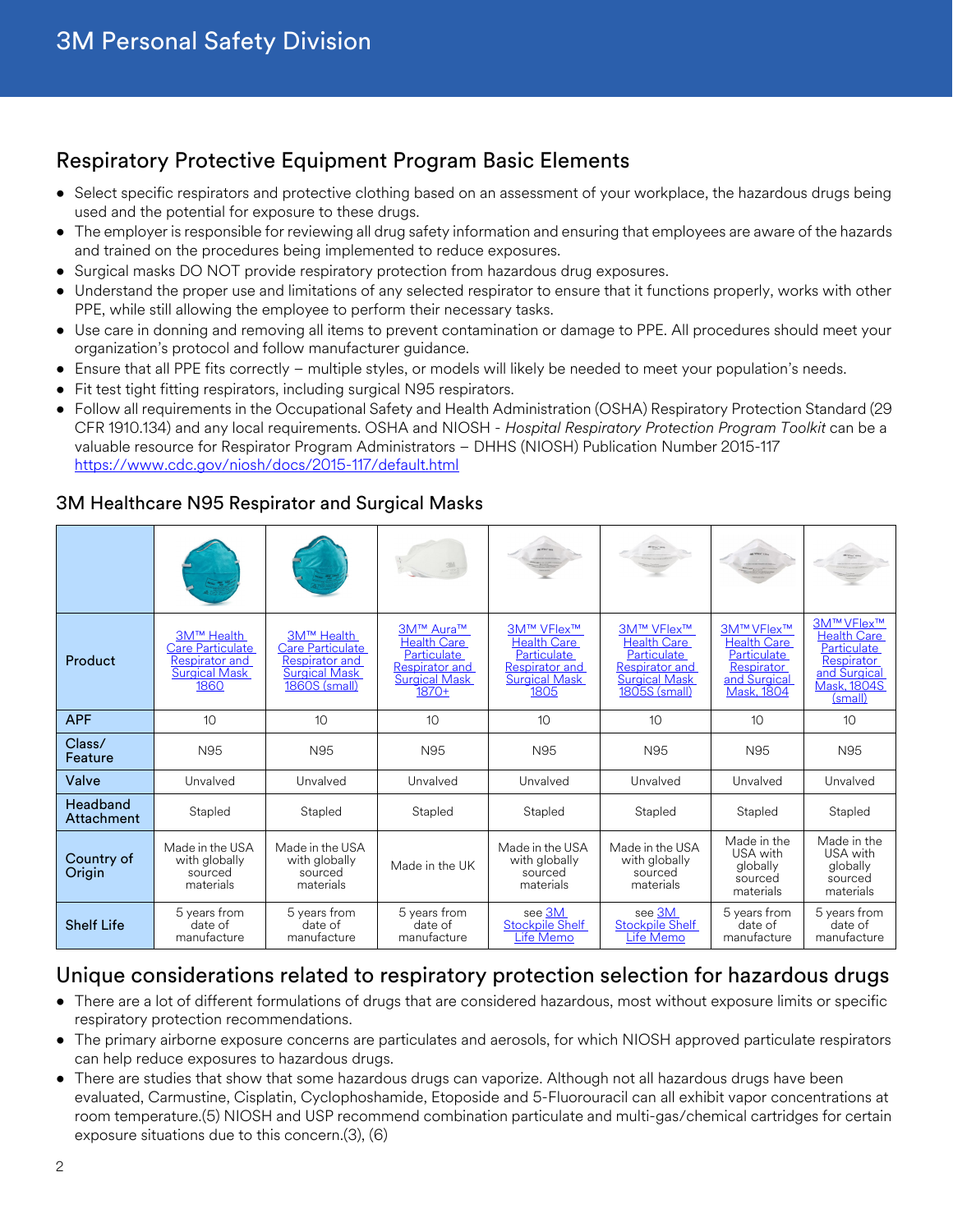• Consideration should also be given to the chemicals used to "neutralize" hazardous drug residue or spills. These should be evaluated both for effectiveness in neutralizing the particular hazardous drugs being used in the facility and for their own health hazard potential. Two of the more commonly referenced neutralizing agents are bleach and peracetic acid/ peroxide-based cleaners. (3M recommends the OV/AG/Particulate cartridges, which are capable of filtering certain hazardous drugs and both of these neutralizing agents).

## Common Tasks and PPE Options to Consider for Respiratory and Eye/Face Protection

#### Pharmacy Receiving Personnel

Unpacking, inspection and initial handling of hazardous drugs from suppliers.

|                                                                                                                                                                             | <b>Tablet/Capsules/Powder</b> | <b>Liquid</b> |
|-----------------------------------------------------------------------------------------------------------------------------------------------------------------------------|-------------------------------|---------------|
| 3M Surgical N95 respirator models along with Goggle Gear 500<br>safety goggles                                                                                              |                               |               |
| 3M reusable full-face models with 7093 Particulate (P100) Filters<br>or 60923 Particulate (P100)/Organic Vapor/Acid Gas or 60926<br>Particulate (P100)/Multi-Gas Cartridges |                               |               |
| 3M TR-600 Powered Air Purifying Respirator System with TR-<br>6710N Particulate (HEPA) Filter or TR-6530N Particulate (HEPA)/<br>Organic Vapor/Acid Gas Cartridge           |                               |               |
| 3M reusable full-face models with 60923 Particulate (P100)/<br>Organic Vapor/Acid Gas or 60926 Particulate (P100)/Multi-Gas<br>Cartridges                                   |                               | X             |
| 3M TR-600 Powered Air Purifying Respirator System with TR-<br>6530N Particulate (HEPA)/Organic Vapor/Acid Gas Cartridge                                                     |                               |               |

#### Pharmacy Personnel

Compounding of all hazardous drug formulations should be conducted in ventilated engineering controls. When this is not possible, PPE such as, respiratory protection and eye/face protection would be recommended. Some options to consider would include:

- 3M reusable full-face models with 60923 Particulate/Organic Vapor/Acid Gas or 60926 Particulate/Multi-Gas Cartridges
- 3M TR-600 Powered Air Purifying Respirator System with TR-6530N Particulate/Organic Vapor/Acid Gas Cartridge

Cutting, crushing, or manipulating tablets or capsules should be conducted in ventilated engineering controls. When this is not possible, respiratory protection and eye/face protection would be recommended. Some options to consider would include:

- 3M Surgical N95 respirator models along with Goggle Gear 500 safety goggles
- 3M reusable full-face models with 7093 Particulate (P100) Filters or 60923 Particulate (P100)/Organic Vapor/Acid Gas or 60926 Particulate (P100)/Multi-Gas Cartridges
- 3M TR-600 Powered Air Purifying Respirator System with TR-6710N Particulate (HEPA) Filter or TR-6530N Particulate (HEPA)/Organic Vapor/Acid Gas Cartridge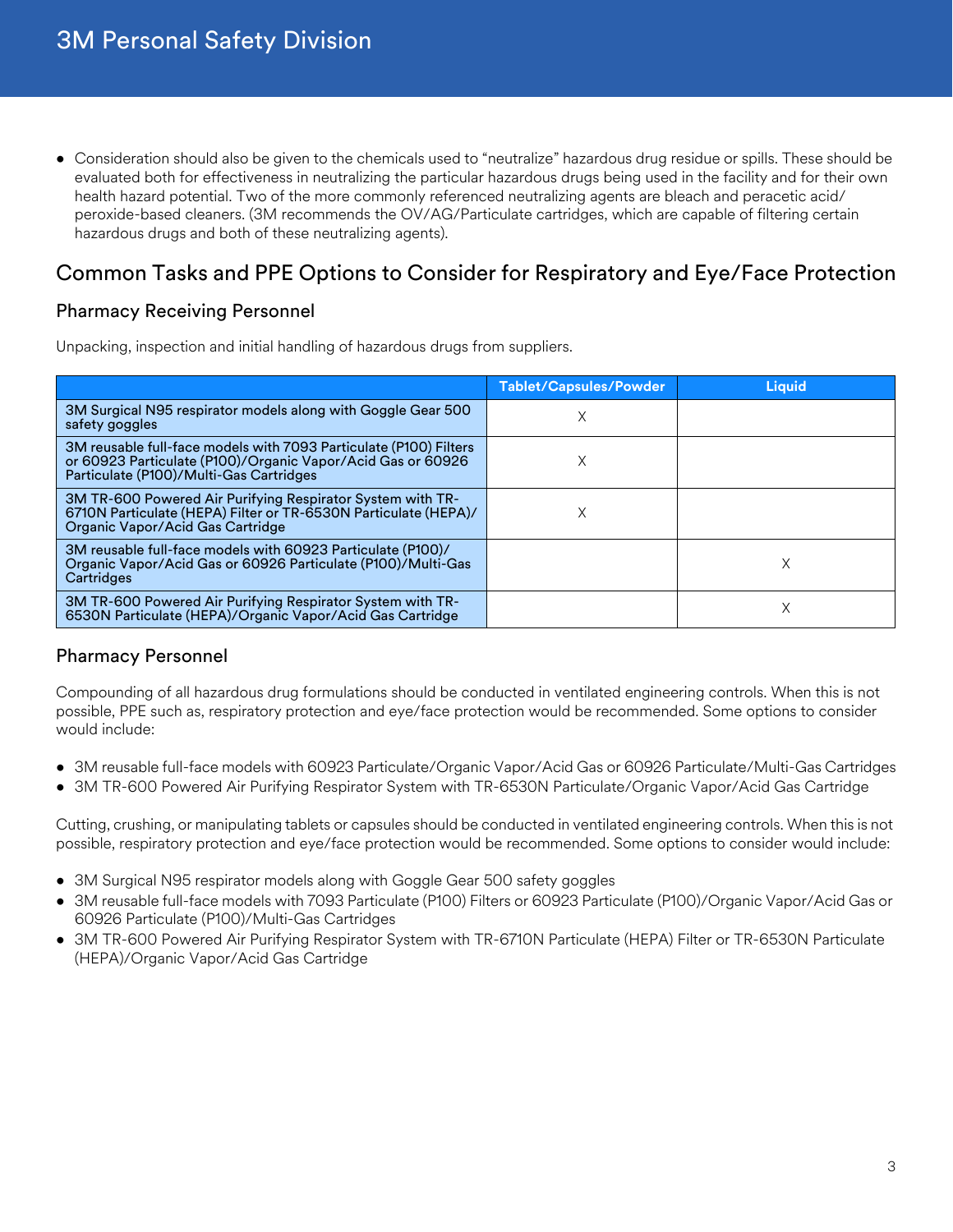#### Administering Hazardous Drugs to Patients (Physicians/Nursing Personnel)

Below are various types of PPE that would be recommended. Some options to consider would include:

|                                                                                                                                                                                             | Intact<br>tabletor<br>capsule | Oral<br>liquid<br>drug or<br>feeding<br>tube | <b>Topical</b><br><b>Drug</b> | <b>Injection</b><br>from a vial<br>(if not using<br>a closed<br>system<br>drug<br>transfer<br>device<br>(CSTD)) | <b>Prepared</b><br><b>intravenous</b><br><b>or</b><br>intramuscular<br>solution (if<br>not using a<br>closed<br>system drug<br>transfer<br>device<br>(CSTD)) | <b>Irrigation</b><br>(bladder,<br>heated<br>intraperitoneal<br>chemotherapy<br>(HIPEC), limb<br>perfusion,<br>$etc.$ ) | <b>Aerosol</b><br><b>Treatment</b> |
|---------------------------------------------------------------------------------------------------------------------------------------------------------------------------------------------|-------------------------------|----------------------------------------------|-------------------------------|-----------------------------------------------------------------------------------------------------------------|--------------------------------------------------------------------------------------------------------------------------------------------------------------|------------------------------------------------------------------------------------------------------------------------|------------------------------------|
| No respiratory protection;<br>splash protection if potential<br>for patient to spit up or vomit                                                                                             | $\times$                      | X                                            |                               |                                                                                                                 |                                                                                                                                                              |                                                                                                                        |                                    |
| 3M Surgical N95 respirator<br>models along with Goggle<br>Gear 500 safety goggles                                                                                                           |                               |                                              | $\times$                      | X                                                                                                               | $\mathsf X$                                                                                                                                                  |                                                                                                                        |                                    |
| 3M reusable full-face mod-<br>els with 7093 Particulate<br>(P100) Filters or 60923 Par-<br>ticulate (P100)/Organic<br>Vapor/Acid Gas or 60926<br>Particulate (P100)/Multi-Gas<br>Cartridges |                               |                                              | $\times$                      | X                                                                                                               | X                                                                                                                                                            |                                                                                                                        |                                    |
| 3M TR-600 Powered Air<br><b>Purifying Respirator System</b><br>with TR-6710N Particulate<br>(HEPA) Filter or TR-6530N<br>Particulate (HEPA)/Organic<br>Vapor/Acid Gas Cartridge             |                               |                                              | $\times$                      | $\times$                                                                                                        | X                                                                                                                                                            |                                                                                                                        |                                    |
| 3M reusable full-face mod-<br>els with 60923 Particulate<br>(P100)/Organic Vapor/Acid<br>Gas or 60926 Particulate<br>(P100)/Multi-Gas Cartridges                                            |                               |                                              |                               |                                                                                                                 |                                                                                                                                                              | X                                                                                                                      | X                                  |
| 3M TR-600 Powered Air<br><b>Purifying Respirator System</b><br>with TR-6530N Particulate<br>(HEPA)/Organic Vapor/Acid<br><b>Gas Cartridge</b>                                               |                               |                                              |                               |                                                                                                                 |                                                                                                                                                              | X                                                                                                                      | X                                  |

#### Spills or Leaks of Hazardous Drugs

Below are various types of PPE that would be recommended. Some options to consider would include:

- 3M reusable full-face models with 60923 Particulate/Organic Vapor/Acid Gas or 60926 Particulate/Multi-Gas Cartridges
- 3M TR-600 Powered Air Purifying Respirator System with TR-6530N Particulate/Organic Vapor/Acid Gas Cartridge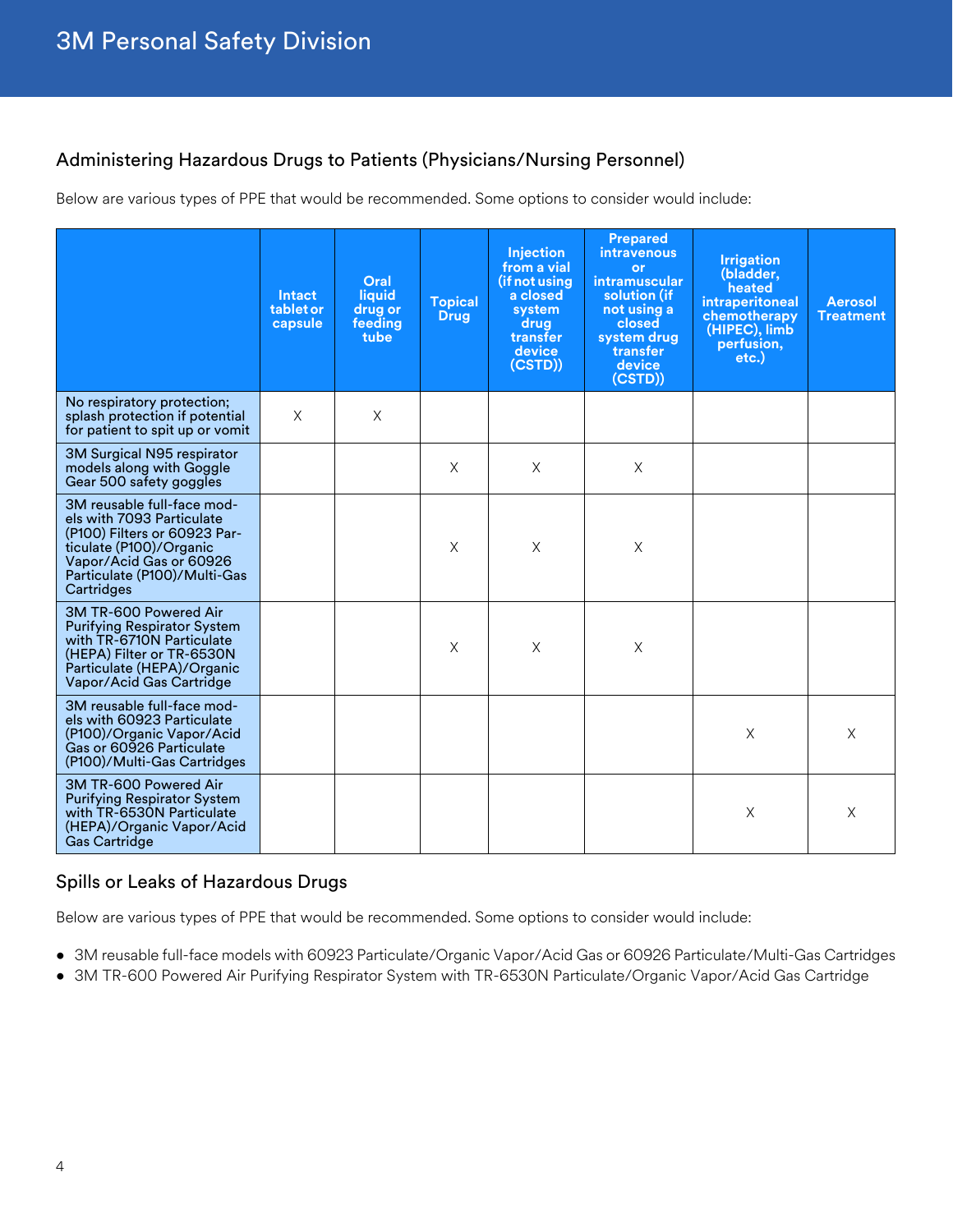#### Handling Patient Body Fluids with Hazardous Drugs or Metabolites (Nursing/Janitorial/ Environmental Services/Laboratory Personnel)

Below are various types of PPE that would be recommended. Some options to consider would include:

- 3M Surgical N95 respirator models along with Goggle Gear 500 safety goggles
- 3M reusable full-face models with 7093 Particulate (P100) Filters or 60923 Particulate (P100)/Organic Vapor/Acid Gas or 60926 Particulate (P100)/Multi-Gas Cartridges
- 3M TR-600 Powered Air Purifying Respirator System with TR-6710N Particulate (HEPA) Filter or TR-6530N Particulate (HEPA)/Organic Vapor/Acid Gas Cartridge

#### Cleaning Patient Rooms and Bathrooms/Handling Contaminated Laundry (Janitorial/Environmental Services/Laundry Personnel)

Below are various types of PPE that would be recommended. Some options to consider would include:

- 3M Surgical N95 respirator models along with Goggle Gear 500 safety goggles
- 3M reusable full-face models with 7093 Particulate (P100) Filters or 60923 Particulate (P100)/Organic Vapor/Acid Gas or 60926 Particulate (P100)/Multi-Gas Cartridges
- 3M TR-600 Powered Air Purifying Respirator System with TR-6710N Particulate (HEPA) Filter or TR-6530N Particulate (HEPA)/Organic Vapor/Acid Gas Cartridge

#### Handling Drug Contaminated Wastes (Janitorial/Environmental Services Personnel)

Below are various types of PPE that would be recommended. Some options to consider would include:

- 3M Surgical N95 respirator models along with Goggle Gear 500 safety goggles
- 3M reusable full-face models with 7093 Particulate (P100) Filters or 60923 Particulate (P100)/Organic Vapor/Acid Gas or 60926 Particulate (P100)/Multi-Gas Cartridges
- 3M TR-600 Powered Air Purifying Respirator System with TR-6710N Particulate (HEPA) Filter or TR-6530N Particulate (HEPA)/Organic Vapor/Acid Gas Cartridge

#### Deactivating, Decontaminating, and Cleaning Inside and Underneath the Work Surface of Engineering Controls/Cabinets (Pharmacy/Maintenance/Janitorial/Environmental Services Personnel)

Below are various types of PPE that would be recommended. Some options to consider would include:

- 3M reusable full-face models with 60923 Particulate/Organic Vapor/Acid Gas or 60926 Particulate/Multi-Gas Cartridges
- 3M TR-600 Powered Air Purifying Respirator System with TR-6530N Particulate/Organic Vapor/Acid Gas Cartridge

#### $(i)$  **IMPORTANT NOTE**

For most activities that require respiratory protection - double chemotherapy gloves and protective gowns would also be recommended – follow your organizational protocols.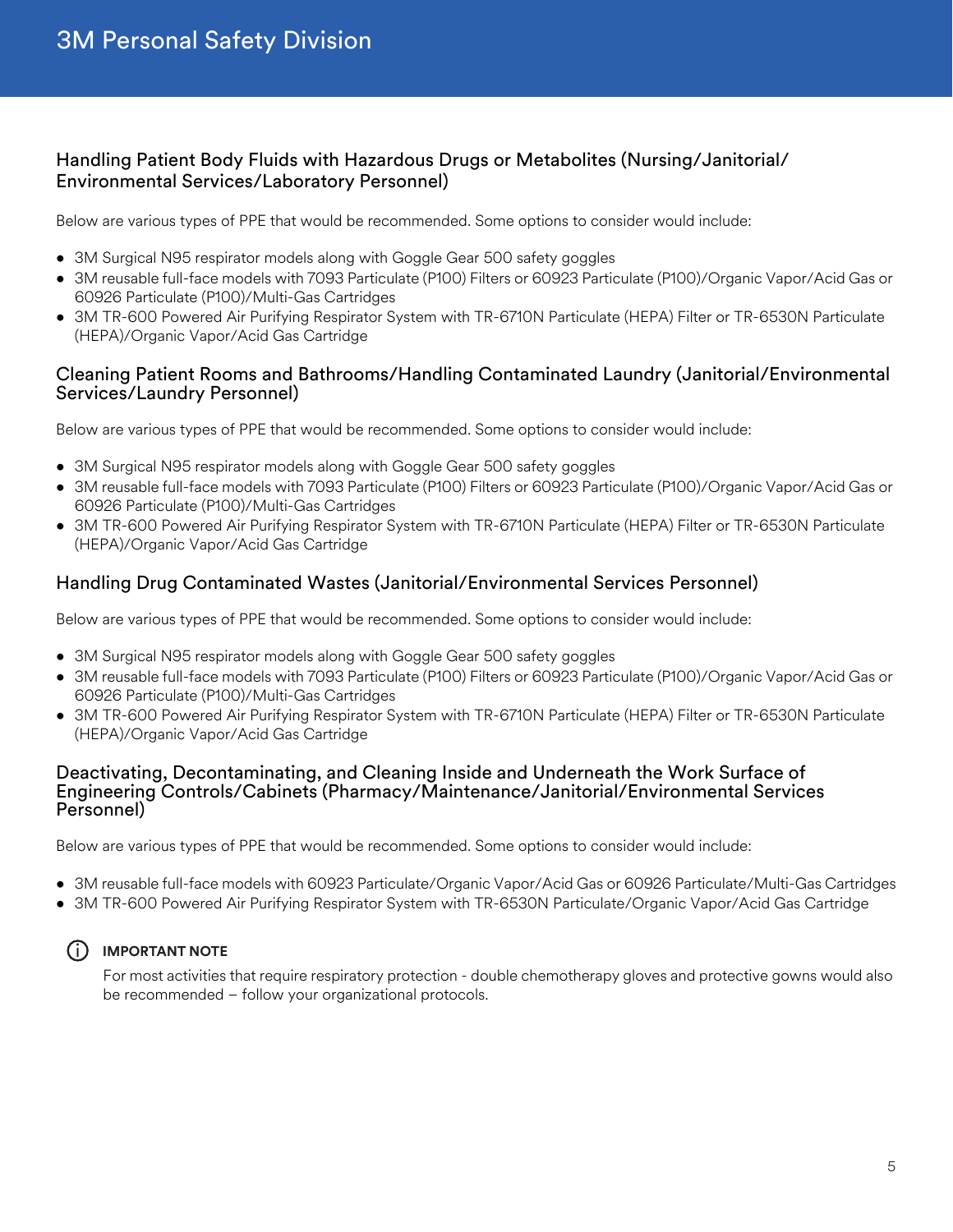## Additional Respiratory Protection Guidance

#### Particulate filter change out guidance

For disposable respirators or reusable respirator filters, if not superseded by hospital policy, 3M guidance is to change out when they are damaged, dirty or difficult to breathe through. For PAPR filters – if not superseded by hospital policy, change out when damaged or the TR-600 filter loading indicator shows a red light or is alarming. See User Instructions for more details on any specific product.

#### Cartridge change out guidance

This is a challenge due to very low or no exposure limits for hazardous drugs and very little knowledge of actual airborne levels of hazardous drugs. Suggest changing out based on the task/exposure situation, the time worn, or basing the change out on the neutralization chemical exposure levels if known. See User Instructions for more details on any specific product.

#### Neutralization chemicals

Sodium Hypochlorite (bleach) and Peracetic acid/peroxide-based cleaners are both strong oxidizers and are listed as appropriate deactivating agents for some hazardous drugs (always check the Safety Data Sheet for the particular hazardous drugs being used in your facility). 3M testing has shown that a particulate respirator will reduce bleach exposures (odor may still come through – if that is a concern then use a combination particulate cartridge with an Acid Gas adsorbing carbon). For peracetic acid/peroxide based cleaners a combination particulate cartridge with Organic Vapor capabilities can be used to help reduce exposures. (3M recommends the OV/AG/Particulate cartridges, which will help reduce respiratory exposures to the hazardous drugs and both of these neutralizing agents).

#### PAPR Headcover Decision Guidance

- OSHA Assigned Protection Factor (APF) provides the factor by which a properly fitted and properly used respirator will reduce your exposure. The higher the APF the greater the potential reduction in exposure. Headtops have an APF of 25; hoods have an APF of 1000.
- Incidental splash protection both headtops and hoods will help protect the mucous membranes and the eyes, hoods will also provide splash protection for the full head and neck area.
- The S-Series hoods are classified as loose fitting so fit testing is not required.
- The following S-series hood models can accommodate surgical masks and most full beards:

| <b>Model Number and Description</b>                                                  | <b>Replacement Hood Model</b><br><b>Number</b> |  |  |
|--------------------------------------------------------------------------------------|------------------------------------------------|--|--|
| S-655 Hood assembly with inner neck collar and premium head suspension               | S-605                                          |  |  |
| S-657 Hood assembly with inner shroud and premium head suspension                    | $S-607$                                        |  |  |
| S-855 Hood assembly with sealed seams, inner neck collar and premium head suspension | $S-805$                                        |  |  |
| S-857 Hood assembly with sealed seams, inner shroud and premium head suspension      | S-807                                          |  |  |